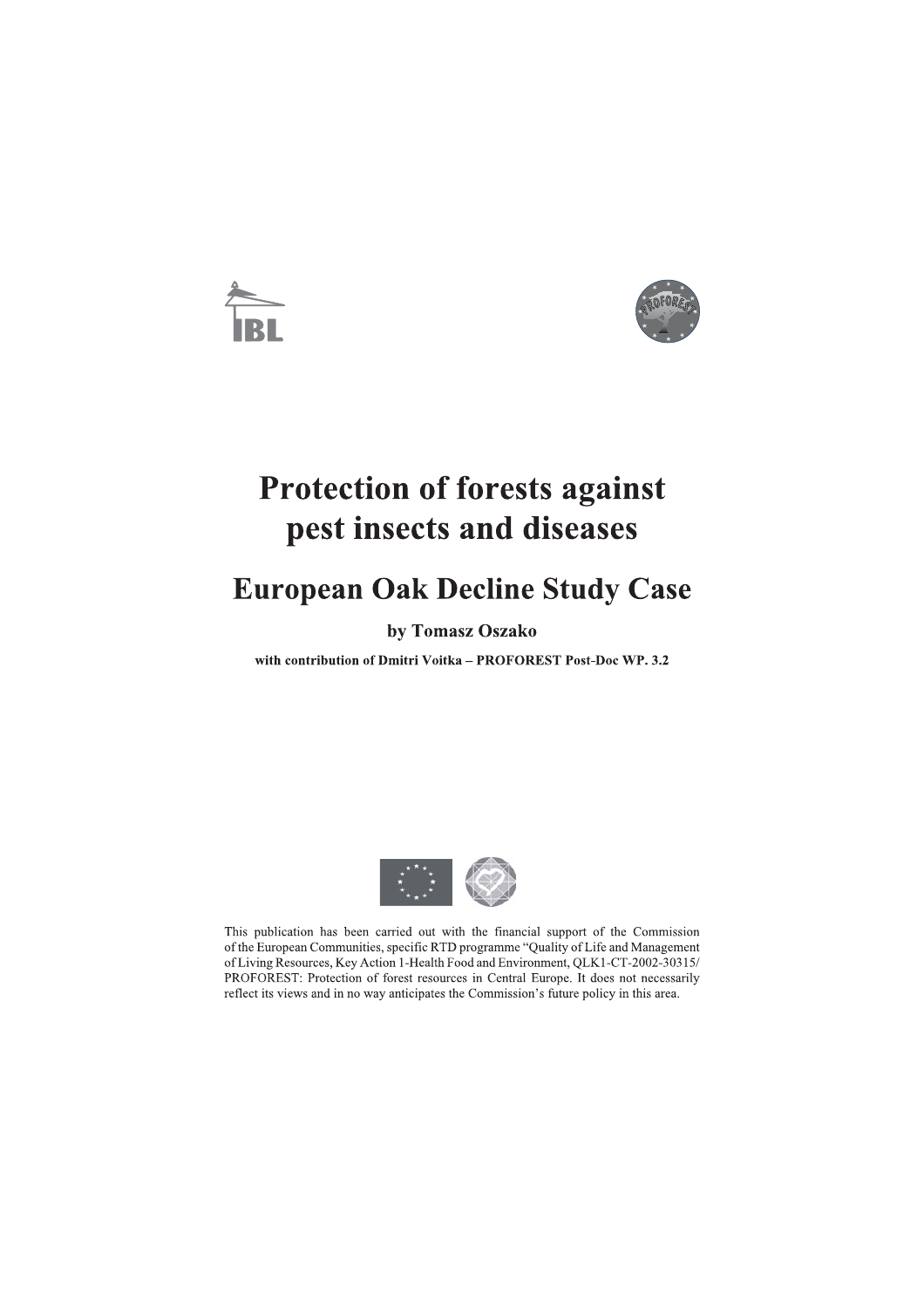### Disclaimer:

The information provided in this book is the sole responsibility of the authors and does not reflect the Community's opinion. The Community is not responsible for any use that might be made of data appearing in this publication.

> Language Editor: Joanna Piekut

Lavout: Weronika Zakrzewska

© by Forest Research Institute, Warsaw 2004

ISBN 83-87-647-37-3

Printed: Sowa - print on Demand www.sowadruk.pl



Forest Research Institute (IBL) is affiliated to the Polish Ministry of Environment



PROFOREST CE devoted to protection of forest resources in Central Europe

3 Bitwy Warszawskiej 1920 r. 00-973 Warsaw, POLAND Tel. 00 48 22 822 32 01, Fax 00 48 22 822 49 35 Email ibl@ibles.waw.pl www.ibles.waw.pl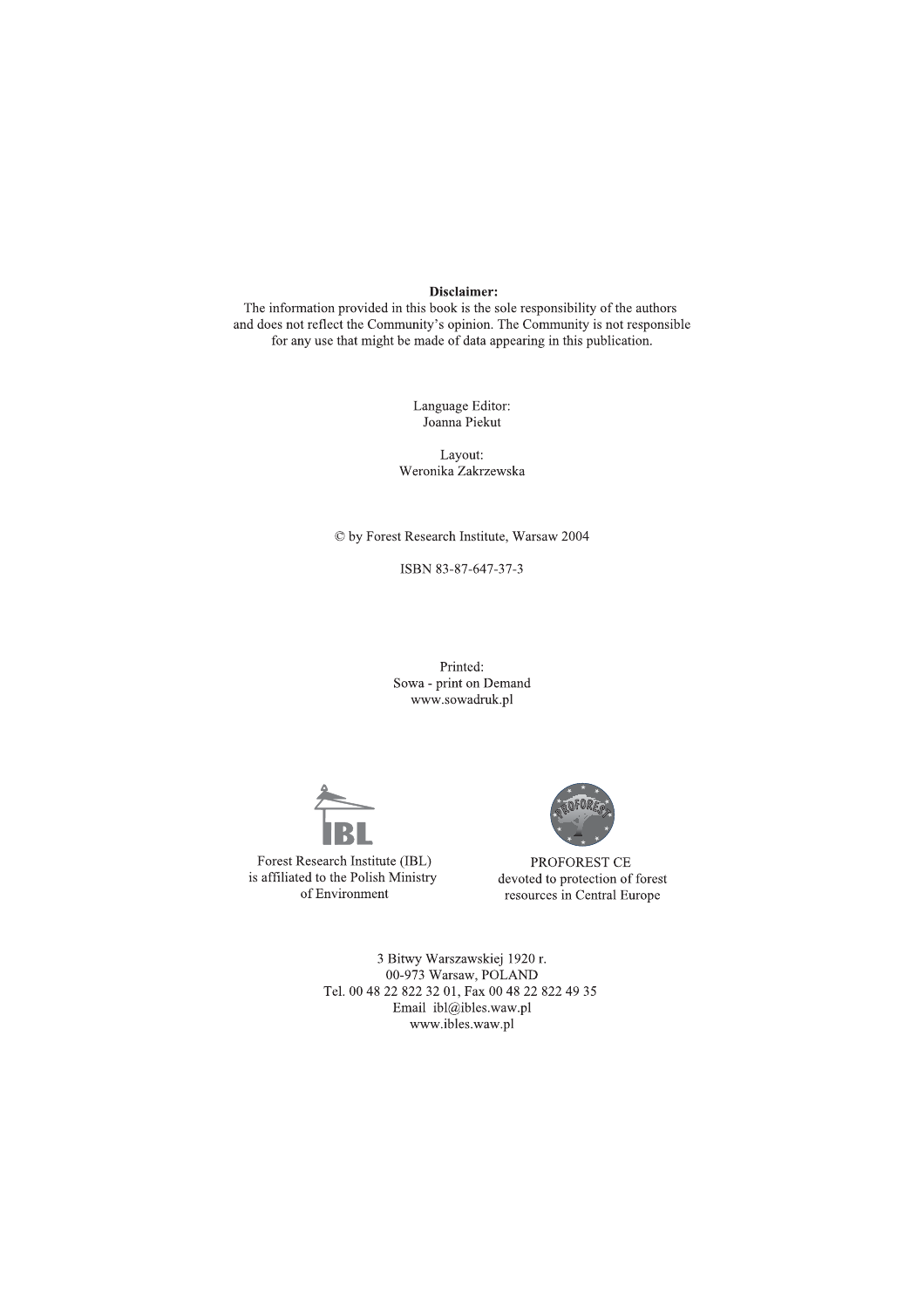| Protection of forests against pest insects and diseases |  |
|---------------------------------------------------------|--|
| European Oak Decline Study Case                         |  |

| 5. PRESENT STATE OF HEALTH OF OAK FORESTS ACROSS EUROPE16                                                                                                                                                              |  |
|------------------------------------------------------------------------------------------------------------------------------------------------------------------------------------------------------------------------|--|
| 6. THE SPREAD OF OAK DECLINE IN EUROPE - A CAUSE FOR                                                                                                                                                                   |  |
| 7. SYNTHESIS OF THE COURSE OF OAK DECLINE PHENOMENON IN                                                                                                                                                                |  |
| 8. SYMPTOMS OF OAK DECLINE AND ITS ECOLOGICAL AND                                                                                                                                                                      |  |
|                                                                                                                                                                                                                        |  |
|                                                                                                                                                                                                                        |  |
| POSSIBLE COUNTERMEASURES TO BE UNDERTAKEN IN THE THREATENED OAK<br>10.1<br>STANDS OR OAK STANDS WITH ABNORMAL TREE MORTALITY IN ORDER TO MITIGATE<br>THE ROLE OF ARMILLARIA SPP. IN OAK DECLINE PHENOMENON AND<br>10.2 |  |
|                                                                                                                                                                                                                        |  |
| 11.1 REVIEW OF THE PAST AND CURRENT OAK DECLINE INCIDENTS IN WESTERN<br>11.1.1 Symptoms, course and possible causes of oak decline 44<br>11.1.2 Harmful factors involved in tree weakness or mortality48               |  |
|                                                                                                                                                                                                                        |  |
|                                                                                                                                                                                                                        |  |
|                                                                                                                                                                                                                        |  |
|                                                                                                                                                                                                                        |  |
|                                                                                                                                                                                                                        |  |
| 11.2 REVIEW OF THE PAST AND CURRENT OAK DECLINE INCIDENTS IN CENTRAL                                                                                                                                                   |  |
|                                                                                                                                                                                                                        |  |
|                                                                                                                                                                                                                        |  |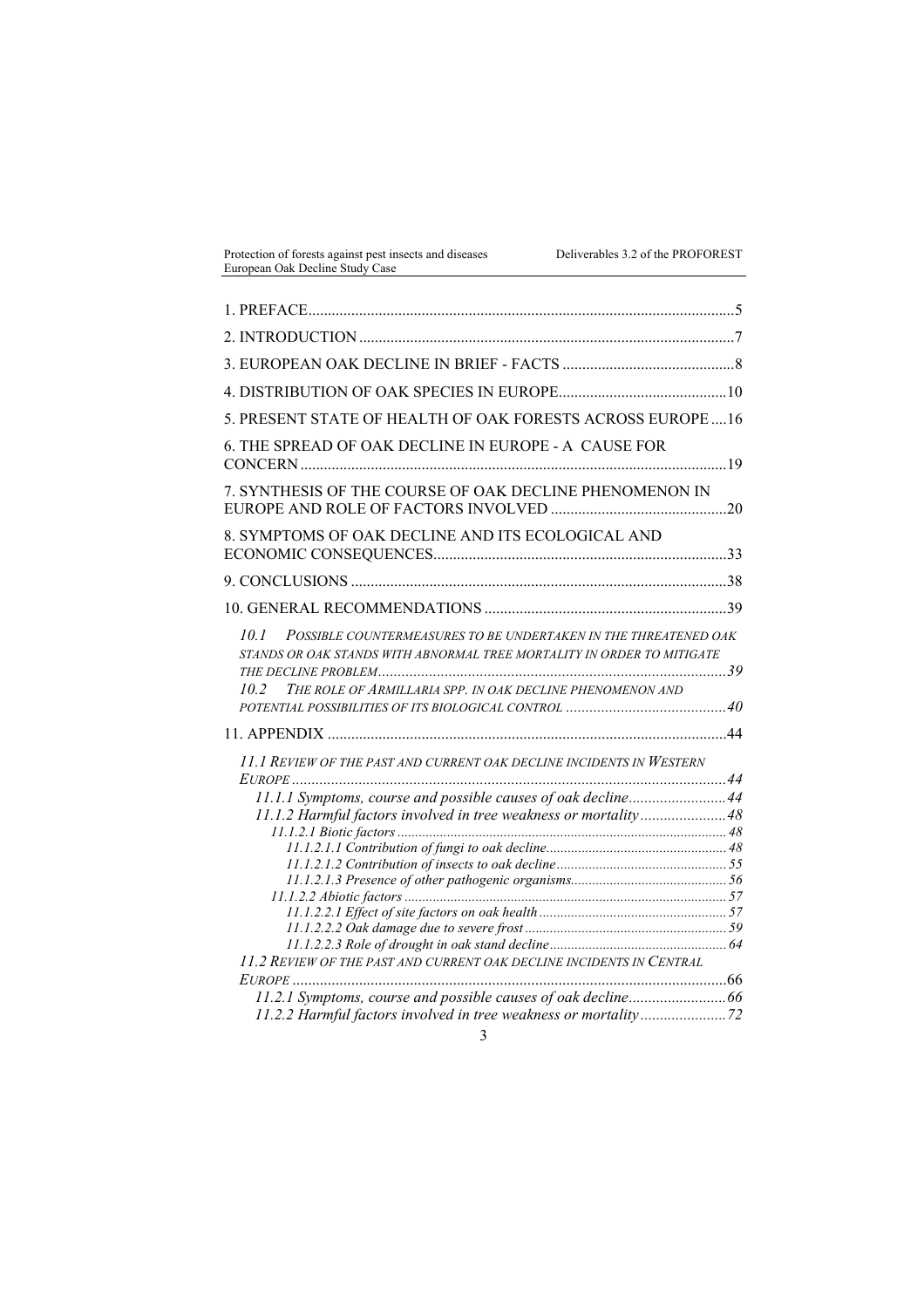| 11.2.2.2.3 Air pollution and soil properties related to oak damage88  |  |
|-----------------------------------------------------------------------|--|
| 11.3 REVIEW OF THE PAST AND CURRENT OAK DECLINE INCIDENTS IN SOUTHERN |  |
|                                                                       |  |
| 11.3.1 Symptoms, course and possible causes of oak decline 89         |  |
| 11.3.2 Harmful factors involved in tree weakness or mortality 93      |  |
|                                                                       |  |
|                                                                       |  |
|                                                                       |  |
|                                                                       |  |
|                                                                       |  |
|                                                                       |  |
|                                                                       |  |
| 11.4 REVIEW OF THE PAST AND CURRENT OAK DECLINE INCIDENTS IN EASTERN  |  |
|                                                                       |  |
| 11.4.1 Symptoms, course and possible causes of oak decline 106        |  |
| 11.4.2 Harmful factors involved in tree weakness or mortality 107     |  |
|                                                                       |  |
|                                                                       |  |
|                                                                       |  |
|                                                                       |  |
|                                                                       |  |
| 11.5 REVIEW OF THE PAST AND CURRENT OAK DECLINE INCIDENTS IN NORTHERN |  |
|                                                                       |  |
|                                                                       |  |
|                                                                       |  |
| 13. RECOMMENDATIONS IN TO MITIGATE BOTH ECOLOGICAL AND                |  |
|                                                                       |  |
|                                                                       |  |
|                                                                       |  |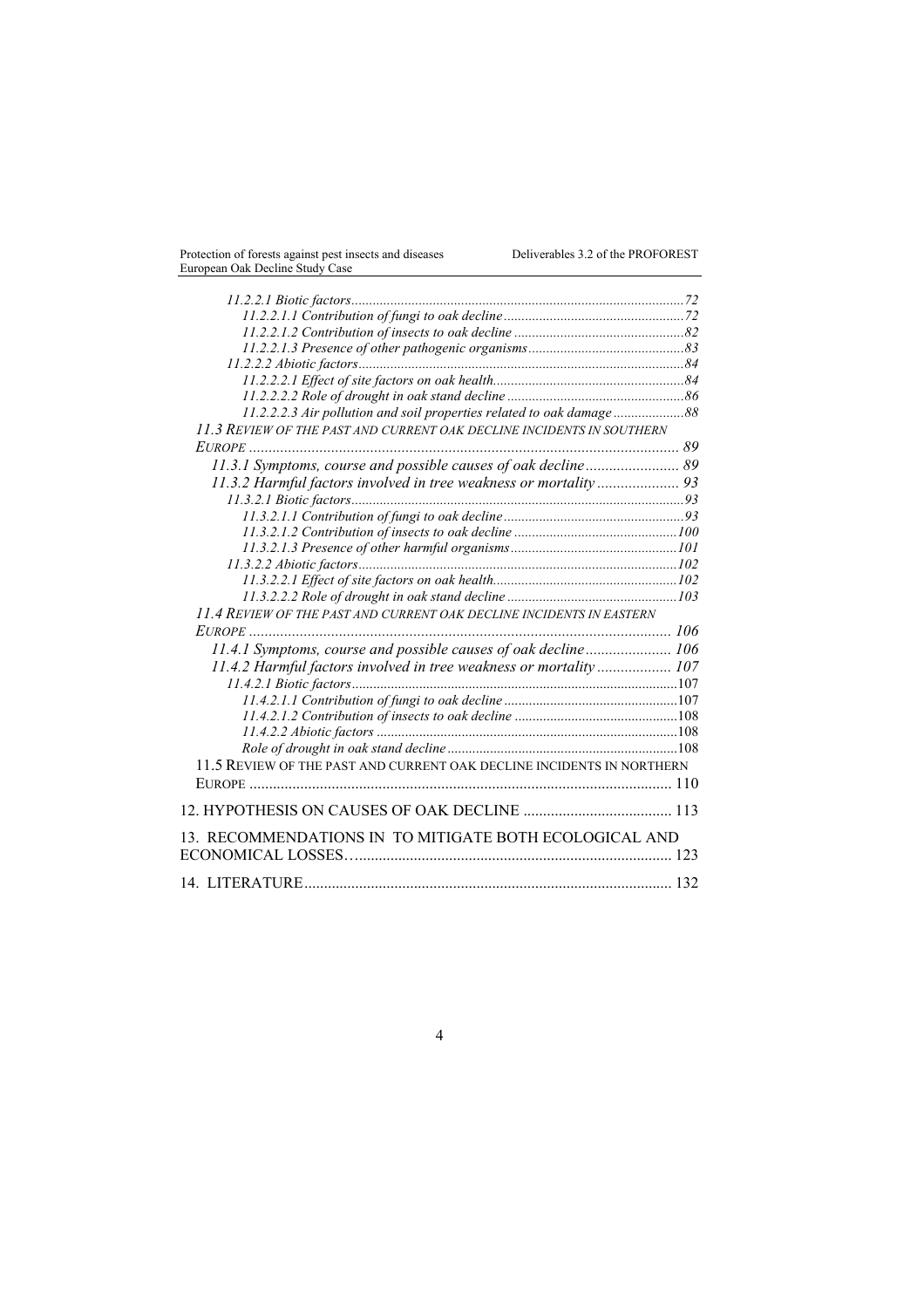## **1. Preface**

This review of papers is a result of work performed during a post – doc of Dr. Dmitri Voitka from the Plant Protection Department of the Byelorussian University within an activity of the Work Package 3.2 of the PROFOREST project.



**PROFOREST Centre of Excellence**



On 17th July 2002 the European Commission officially approved a three year-long project focused on development of a ERA in the area of protection of forest resources in Central Europe **(QLK1-CT-2002-30315/ PROFOREST)** within the Framework V Programme: Quality of Life and Management of Living Resources.

The PROFOREST Centre of Excellence (CoE) at the FRIW brings together a team of scientific personnel from selected Departments of the Institute to develop a network of international cooperation, integrative activity and education, to foster the development of forest science related to protection of forest resources in Europe, dividing the project into 9 Workpackages, with 38 project actions.

The main aim of the PROFOREST CoE is to pursue and stimulate the process of integration of forest scientists working on the protection of forest resources in Central Europe. The location of PROFOREST at the FRIW is testimony to the Institute's 75-year history and experience, and the knowledge of its researchers in the protection of forests and forest resources against insects, pathogens, fires, air pollution, game animals; protection of water catchments and soil, conservation of biodiversity and genetic resources, and nature conservation in general. The PROFOREST CoE serves to strengthen personal contacts and encourage closer Europe-wide cooperation and integration of researchers in formulating joint grant proposals. It also fosters the development of forest sciences in the countries of Central and Eastern Europe, towards the better management of forests for future generations.

The PROFOREST CoE is located in the middle of European forests and deals with many pure science and applied research problems in forest science; therefore it facilitates contacts between researchers throughout Europe, east to west and north to south. The network formed will enable the pooling of knowledge and the exchange of detailed of methodologies and research techniques and to host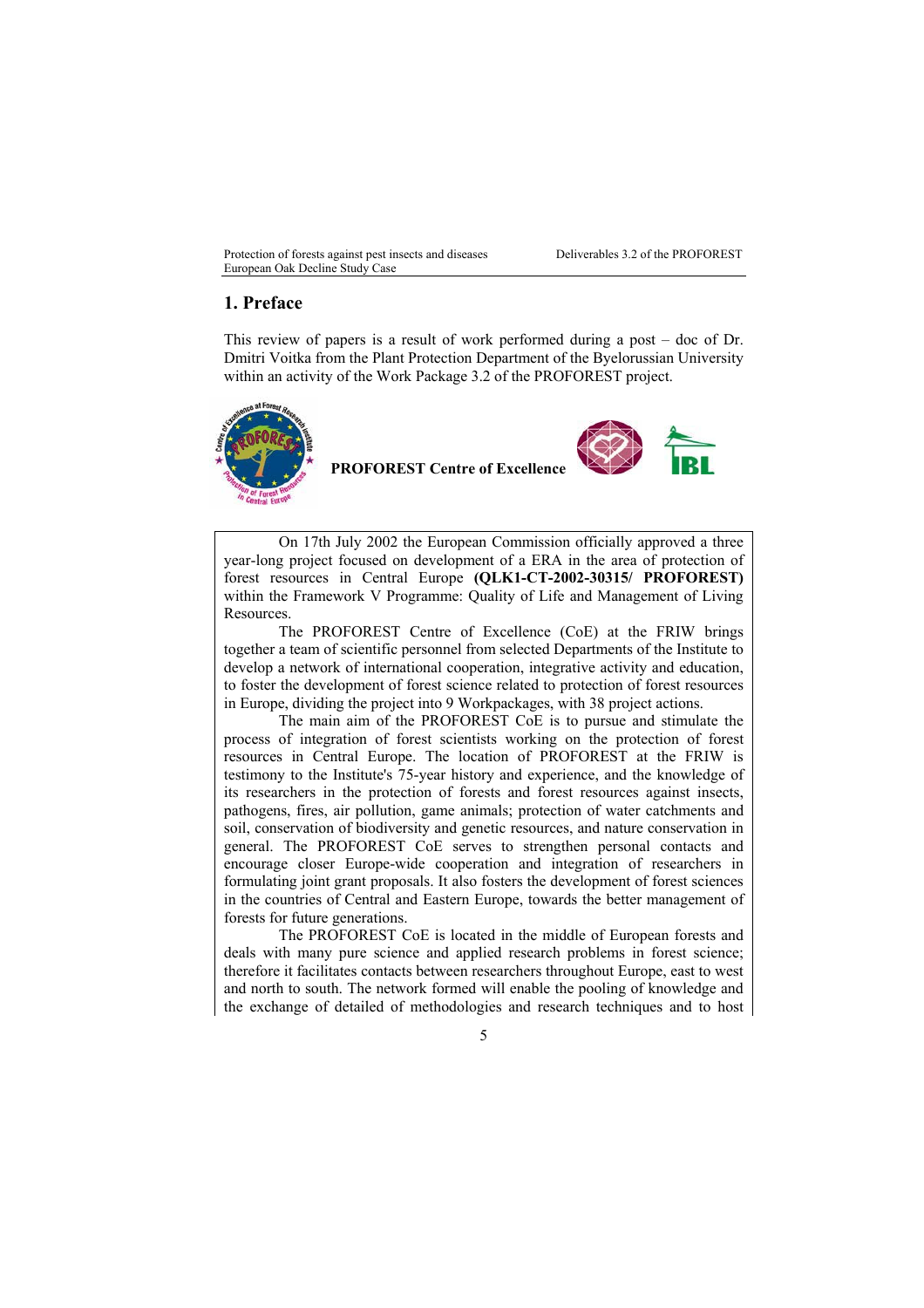meetings, workshops and seminars devoted to protection of forests and forest resources. The resulting contacts between distinguished scientists and young researchers and students will facilitate rapid development of the subject area.

Numerous conferences, workshops, seminars, scientific fellowships and training sessions are organised with the participation of the Institute and PROFOREST CoE, in cooperation with the State Forests Holding and the National Park Offices. Researchers, practitioners, and students from local and European areas have gathered in Poland to discuss and gain understanding of the problems of protection and silviculture in multifunctional forests, to collect materials for research and comparative assessments and to foster the development of new research networks.

The book deals with one of the most important problems of the contemporary forest protection which is the complex disease involving many abiotic and biotic factors. Interaction between different agents is demonstrated in the case study of the European Oak Decline phenomenon. Deteriorating of the health status of oaks in Europe has affected every country in Europe over the last 100 years. The analysis of predisposing, inciting and contributing factors in chosen incidents of the oak decline in different parts of Europe is given and relevant hypotheses are discussed.

The first chapter shows the history, course and consequences of the oak decline in Europe whereas the following chapters concentrate on the specificity of the phenomenon in zones with similar climatic conditions. The interdisciplinary problem solving approach tries to look at the problem from different perspectives: silviculture, phytopathology, enthomology, plant physiology and genetics.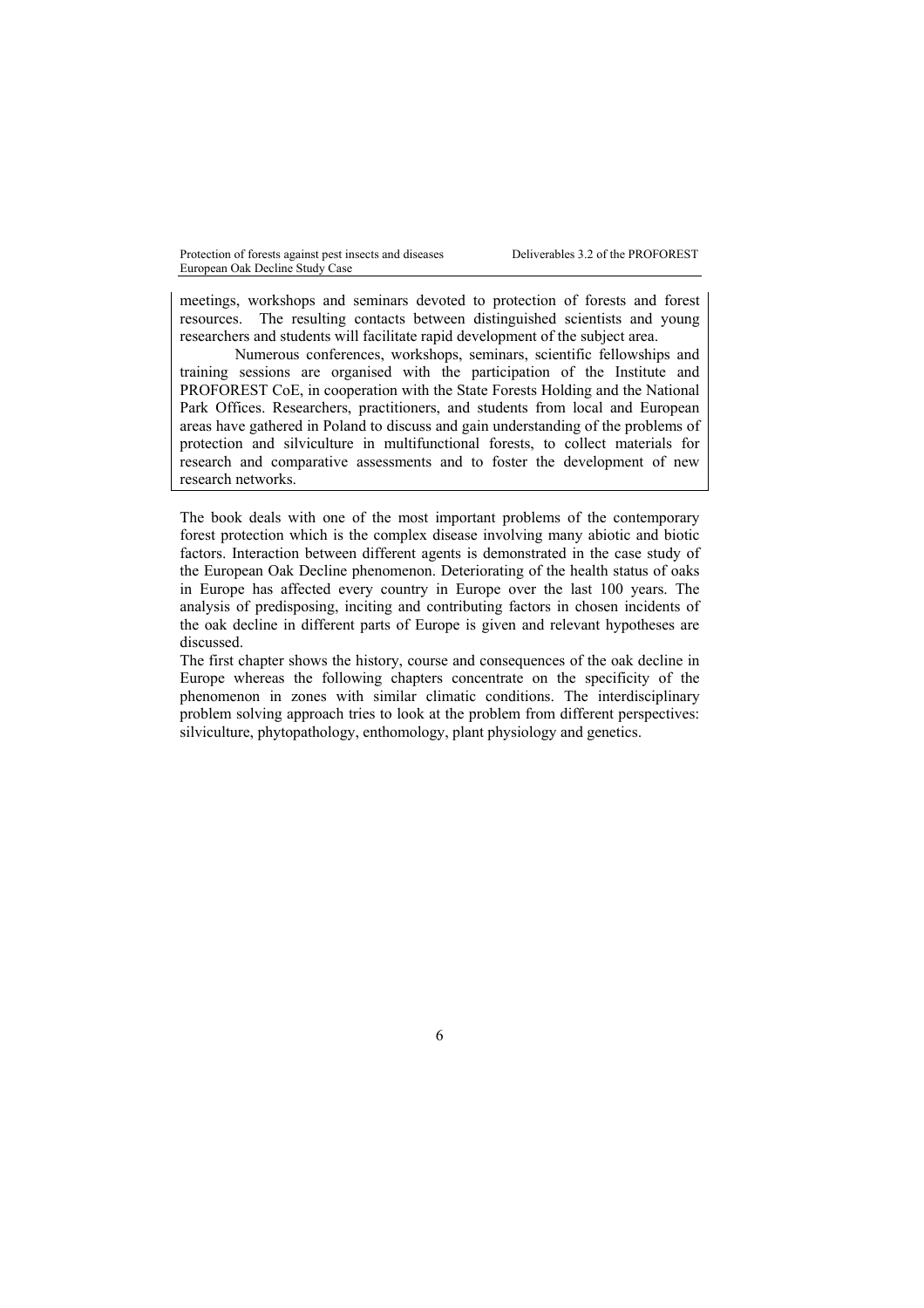# **2. Introduction**

Many computer simulations showed that global warming and all predicted changes of the climate in Europe will strongly affect its forests. The growth condition for conifer tree species will be steadily worsening, therefore finally a big increase in the broad-leaved tree species in forest share is expected. One of the most important forest tree species which will probably be much more intensively planted within the next years is oak. Unfortunately for last decade a mass oak decline phenomenon has been observed in the whole Europe. Therefore one of the purposes of this work is a review of past incidences of decline and agents identified at the time as causing decline. Presentation and discussion on the European case studies of recent decline and recoveries as well as probable cause and remedial action is the second goal of this work. Better understanding of the phenomenon itself should lead to the further elaboration of successful methods of overcoming decline and maintain the health of European oak stands. Knowledge about current state of health of oak stands and its evolution help to predict the future situation in forest economy as well as the common threads in the cause of decline and recovery.

#### *Why is it important to study oak decline*

The following arguments support the necessity for engaging in further oak research:

- Oaks are ecologically and economically an indispensable tree species. Many forest sites on pseudogleyic soils would be easily destabilised without the stocking of oaks. Oaks are essential for a wide range of forest products and are a valuable asset for forest enterprises.
- Oak trees contribute significantly to the richness of Europe's forest ecosystems as well as to the economic production functioning of forests. More than 20 oak species exist in Europe representing about 9% of the total growing stock and 27% of broad-leaved forests respectively (Inter- and intra-specific variation … 1996).
- The health of oaks in Europe has steadily declined throughout the last decade in contrast to the recovery of other tree species (e.g. fir, spruce). Oak may be a tree of minor importance on a national scale, but on a local or provincial scale it is quite important.
- Oak and mixed oak hardwood stands ameliorate the effect of climate and hydrology on forests in areas where the "agricultural steppe" is dominant. The